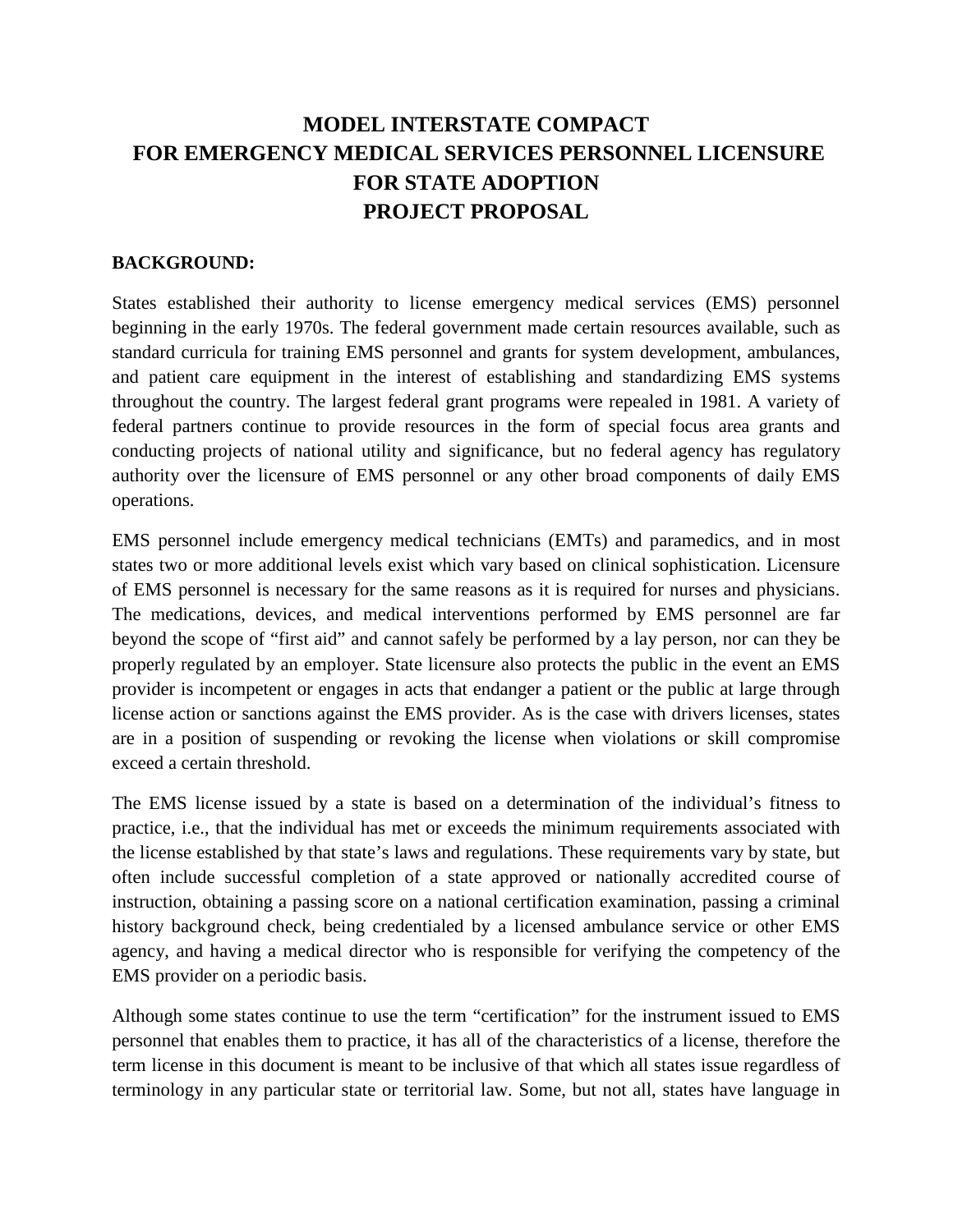their EMS laws and/or rules addressing legal recognition of individuals who hold a current license issued by a neighboring state in the event the patient originates in the neighboring state but must be transported to a hospital in that state, or when the EMS agency in the neighboring state is requested by that state on a mutual aid basis, and all states are parties to the Emergency Management Assistance Compact (EMAC). The limitation of EMAC and its clauses exempting personnel licensed in other states from requirements for state licensure in the requesting state are that it can only become effective upon a gubernatorial disaster declaration.

Much has changed since the 1970s in the EMS industry. Local EMS agencies have specialized and evolved with regional and even multistate areas of response; helicopter EMS agencies have proliferated across the country, where serving two or more states from the same base is not uncommon; national corporations who employ personnel in numerous states in EMS agencies under contract to local governments have evolved; federal agencies began dispatching contractors from one state to another to function as EMS personnel at wildland fires, and federal agencies have employed personnel as EMTs and paramedics collateral to their core duties in the National Park Service, the US Forest Service, the Department of Interior, the US Park Police, and the Department of Homeland Security. In what may be thousands of cases a year in the US, the federal employees' deployment is likely to be short term and short notice, and rarely involve a gubernatorial declaration of disaster. This increased level of interstate movement and cooperation has placed a renewed emphasis on how EMS personnel are licensed to ensure that EMS personnel are not in violation of that state's laws related to practicing medicine or EMS in a state in which they are not technically licensed.

Unless federal employees are operating on property that enjoys exclusive federal jurisdiction as established in the Code of Federal Regulations, it is the position of the National Association of State EMS Officials (NASEMSO) that it is the right and duty of the states to enforce licensure of EMS personnel. States may also, in effect, exercise a right of first refusal by passing a law exempting certain personnel from state licensure, as has commonly been done in state medical practice acts for physicians working for the Veterans Administration hospital system if they hold a valid unrestricted license in another state. Finally, although it has only occurred on an extremely limited basis, states may enter into a one-on-one interstate agreement with a state sharing a contiguous boundary.

Neither of these mechanisms provides a universal means of assuring a legal, accountable and geographically consistent method of avoiding an unintended violation of state law when an otherwise properly authorized individual practices medicine without a license in a state to which he or she has been officially deployed. The assignment or deployment of federal employees with primary or collateral duties as EMS personnel poses a unique challenge and liability to the states, the federal government, and the federal employees themselves when those personnel do not hold a license issued by the state in which they are practicing.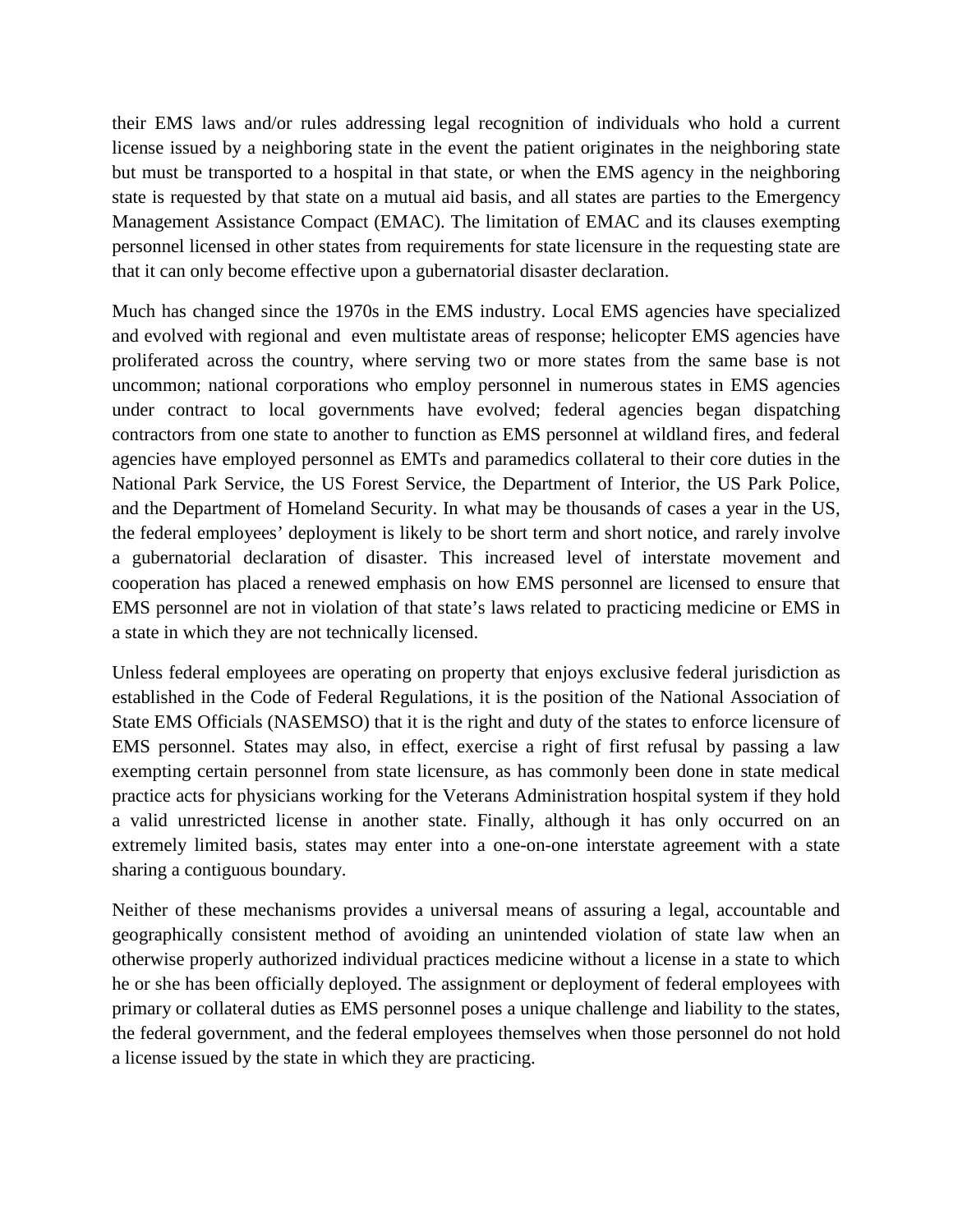The same blind spot exists in many states for EMS personnel who are responding from an adjacent state as a result of being requested locally. For incidents that do not result in a governor's disaster declaration, these personnel may or may not be functioning under statutorily established legal recognition. In some areas, the EMS personnel have been required to hold licenses in both states; in others the EMS personnel are unaware that their performance of clinical care duties in the neighboring states is technically a violation of that state's laws. Very few states have a specific exemption in their state EMS law or rules for personnel providing patient care as part of day-to-day (i.e., non-disaster) situations.

Awareness has been raised among state EMS officials in recent years about federal and other EMS personnel deploying to a state and practicing without being licensed by that state. Risk and reactions vary; while the federal and neighboring state EMS personnel and the role they play is needed and valued, especially in frontier and austere locations, this is frequently a violation of the states' EMS laws. This could be determined to be practicing medicine without a license, which is a felony in most states. While no state has expressed a desire to initiate legal action against these personnel, the very real risk exists of discovery during legal proceedings or in the event of local interagency conflict.

#### **PURPOSE:**

The states' EMS offices have the exclusive authority to license EMS personnel to practice in their respective states, and in turn, the National Association of State EMS Officials (NASEMSO) is the only nationally representative organization of the state EMS offices.

The National Association of State EMS Officials is proposing a system of self-regulation by the states through the use of interstate compacts whereby national policy can be put into place but remain flexible enough to change as change continues to occur in the EMS industry, preserving state sovereignty and collective control. NASEMSO has proposed to demonstrate, at a national level, that systematic development and design of an interstate compact model will facilitate a robust and capable method of offering rapid, and in specified cases, immediate legal recognition to individuals properly licensed in their states of origin under controlled circumstances. This effort will initiate an eighteen (18) month process to develop a model interstate compact for states' legislative use to solve the problem associated with day-to-day emergency deployment of EMS personnel across state boundaries. In short, this project is intended to parallel that which has made it possible for interstate recognition of nursing licenses and state drivers' licenses by other states on short term and/or condition-limited bases. In each example member states agree to honor licenses so long as the license is issued in another member state in a manner consistent with the compact terms.

Compacts are a proven method for states to exercise their sovereignty on a collective basis to resolve complex regulatory issues that traverse geographical boundaries and negate the need for federal pre-emption. Compacts allow the member states to self-regulate the existing system for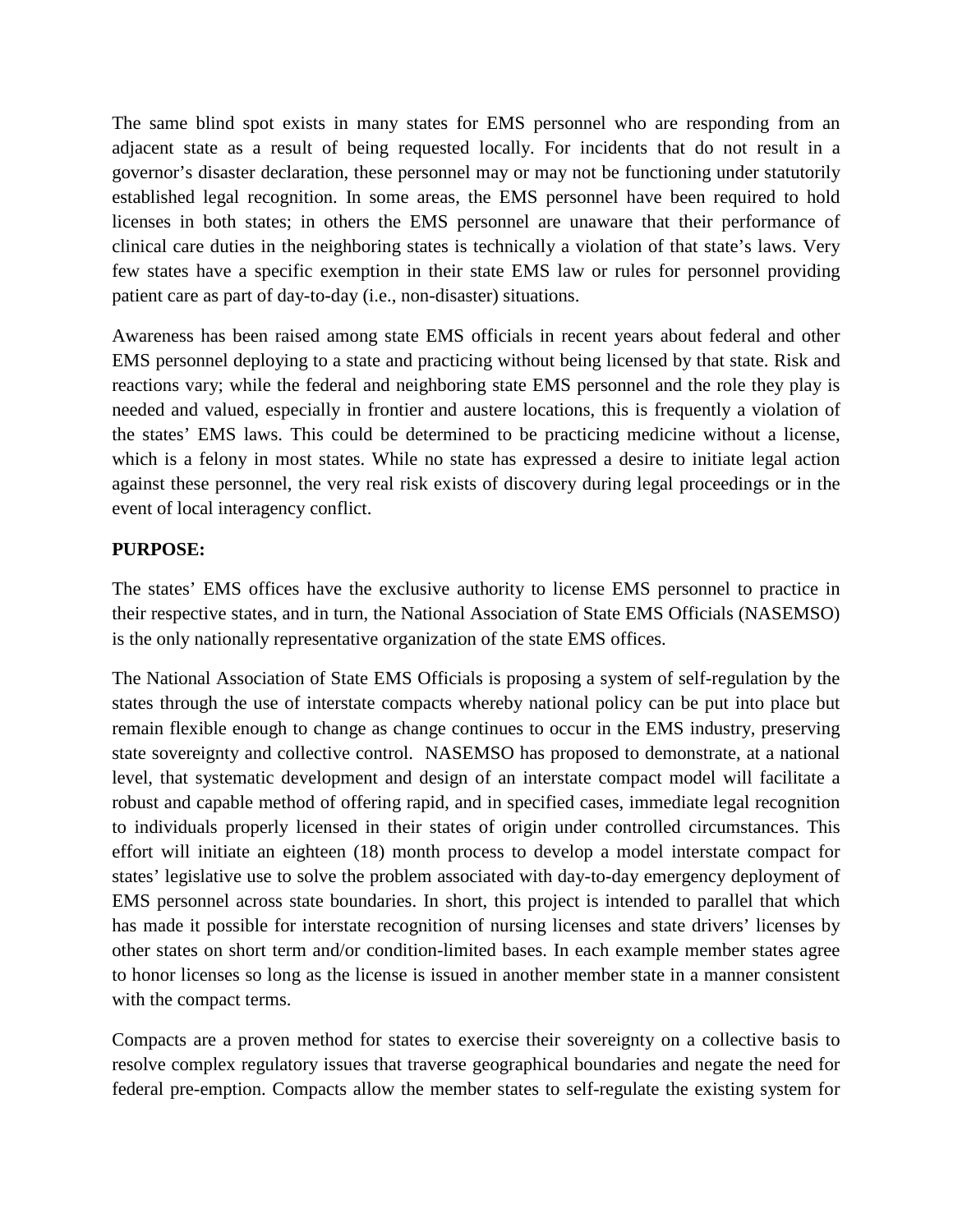licensing EMS personnel as an enforceable, sustainable, and durable tool capable of ensuring permanent change without federal intervention. With over 200 interstate compacts in existence today and each state belonging to an average of 25 compacts there is considerable legal and historical precedence for the development and use of interstate compacts. While the terms of the compact language itself are contractual in nature upon promulgation as law, subordinate rules and processes associated with the day-to-day use of the compact are collaboratively negotiated by the states and administered by a national organization, allowing for flexibility and change to accommodate contemporary demands and process efficiency.

The purpose of this effort is to formalize NASEMSO's proposal for an twenty (20) month project to develop a detailed model interstate compact for the states' use and adoption. The model is intended to help state EMS systems ensure they have the legal basis to provide rapid or immediate legal recognition for EMS personnel properly licensed in their state of origin who enter another state on a short term deployment on an emergency or anticipated emergency basis. Considerable work would need to occur after the completion of the first two phases which comprise the scope of this project; the deliverable as a result of this project however would be a substantial step forward yielding a model ready for immediate legislative action by states.

This project anticipates support in the form of process guidance, and legal and technical assistance from the Council of State Governments (CSG) through its National Center for Interstate Compacts (NCIC). This effort shall be coordinated closely with the National Governors Association, the National Council of State Legislatures, the Federal Interagency Committee on EMS (FICEMS), the National EMS Advisory Council (NEMSAC), all federal agencies that employ EMS personnel or who have an interest in the capacity and performance of EMS systems, and other interagency initiatives including but not limited to the National EMS Information System (NEMSIS) and the EMS Workforce Injury and Illness Surveillance Program (EMS-WIISP).

## **SCOPE OF WORK:**

This project proposes to bring together national and state leaders and experts in EMS systems and as well as interstate compacts to assist in development of consensus based and legally sound compact language. The outcome is a model compact for states to adopt allowing universal, rapid, and in select circumstances immediate recognition of state issued EMS personnel licenses by compact states under specified conditions.

With a long history helping to broker multi-state cooperation, including the development and use of interstate compacts, The Council of State Governments, through The National Center for Interstate Compacts is willing to assist NASEMSO and other state based organizations develop this model interstate compact and provide technical assistance during outreach and implementation phases.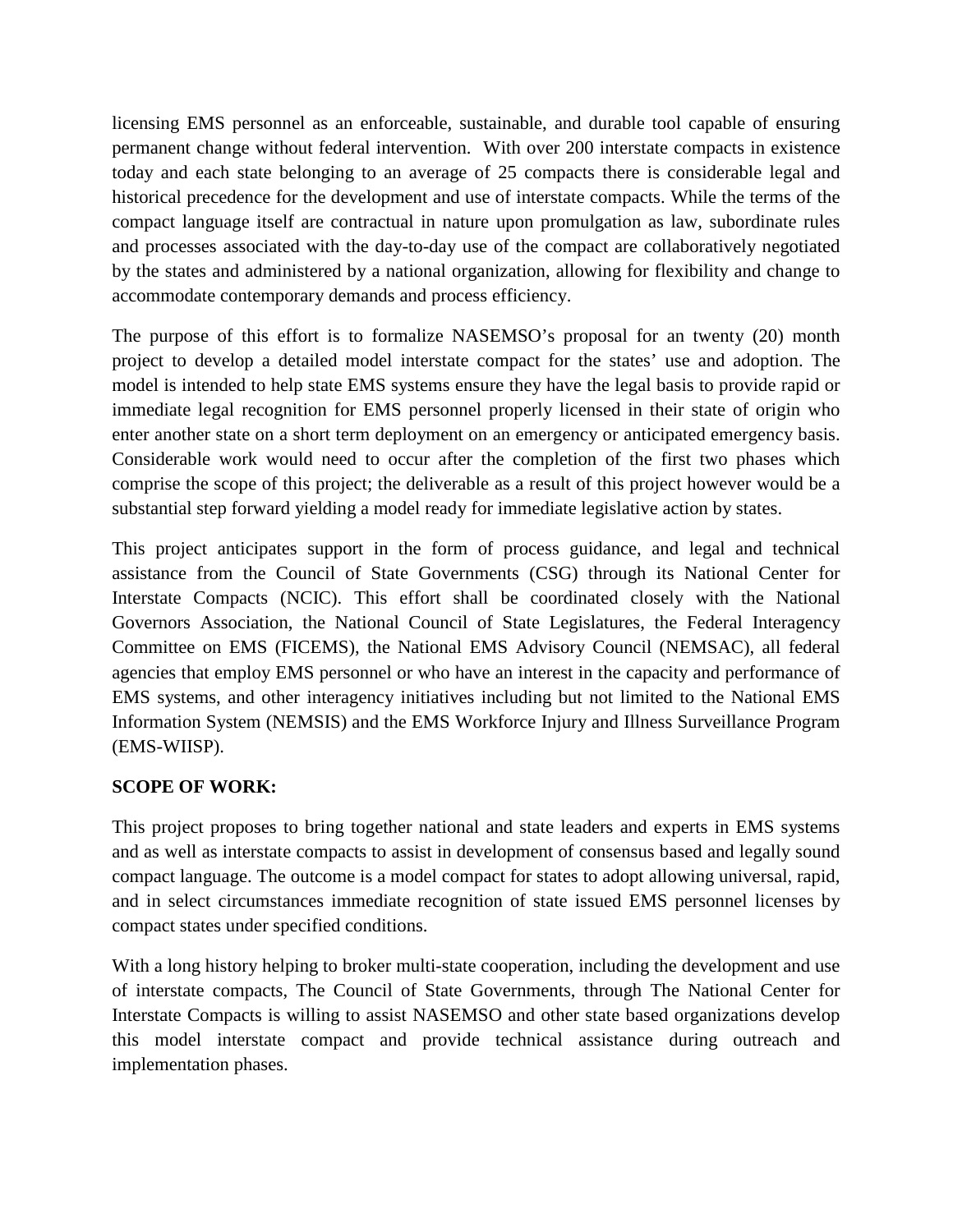Founded in 1933, The Council of State Governments primary mission is to serve as our nation's only organization serving all three branches of state government. CSG is a region-based forum that fosters the exchange of insights and ideas to help state officials shape public policy. This offers unparalleled regional, national and international opportunities to network, develop leaders, collaborate and create problem-solving partnerships.

CSG's National Center for Interstate Compacts – the only organization of its kind – serves as an information clearinghouse, a provider of training and technical assistance, and a primary facilitator in assisting states in the review, revision and creation of new interstate compacts. In the last 10 years, CSG's National Center for Interstate Compacts has managed and/or advised the drafting, development and/or successful implementation of a number of interstate compacts, including:

- Surplus Lines Insurance Multistate Compliance Compact *(2010-2011)*
- Prescription Monitoring Program Compact *(2009-2011)*
- National Racing Compact *(2008-2011)*
- Great Lakes St. Lawrence River Basin Water Resources Compact *(2007)*
- Interstate Compact on Educational Opportunity for Military Children *(2006-2009)*
- Interstate Compact for the Placement of Children *(2004-2007)*
- Interstate Compact for Juveniles *(2000-2008)*
- Interstate Compact for Adult Offender Supervision *(1999-2003)*

In accordance with guidance from the CSG NCIC, this process will occur in four phases. This proposal seeks funding for the first two phases only. Brief descriptions of Phases III & IV are included to illustrate tasks associated with education and implementation.

## *Phase I – National Advisory Panel (6 months)*

This National Advisory Panel will be formed and tasked with examining the current landscape of challenges facing state licensure of EMS personnel and to present a set of solution-oriented recommendations for inclusion in a new model interstate compact. The advisory body will include representatives from state EMS offices, federal partners, the EMS industry, and related national EMS organizations. The advisory panel, comprised of approximately 24 individuals who are issue and stakeholder experts from around the country, will meet twice for two-day meetings during the first four months of the project to discuss and review the issue in depth and develop a set of formal recommendations to guide the development of a model interstate compact. The consensus-based guidance is intended to address high-level provisions that should be included in the model interstate compact. The threshold for the required number of states to join the compact before it becomes effective will be determined by the Advisory Panel.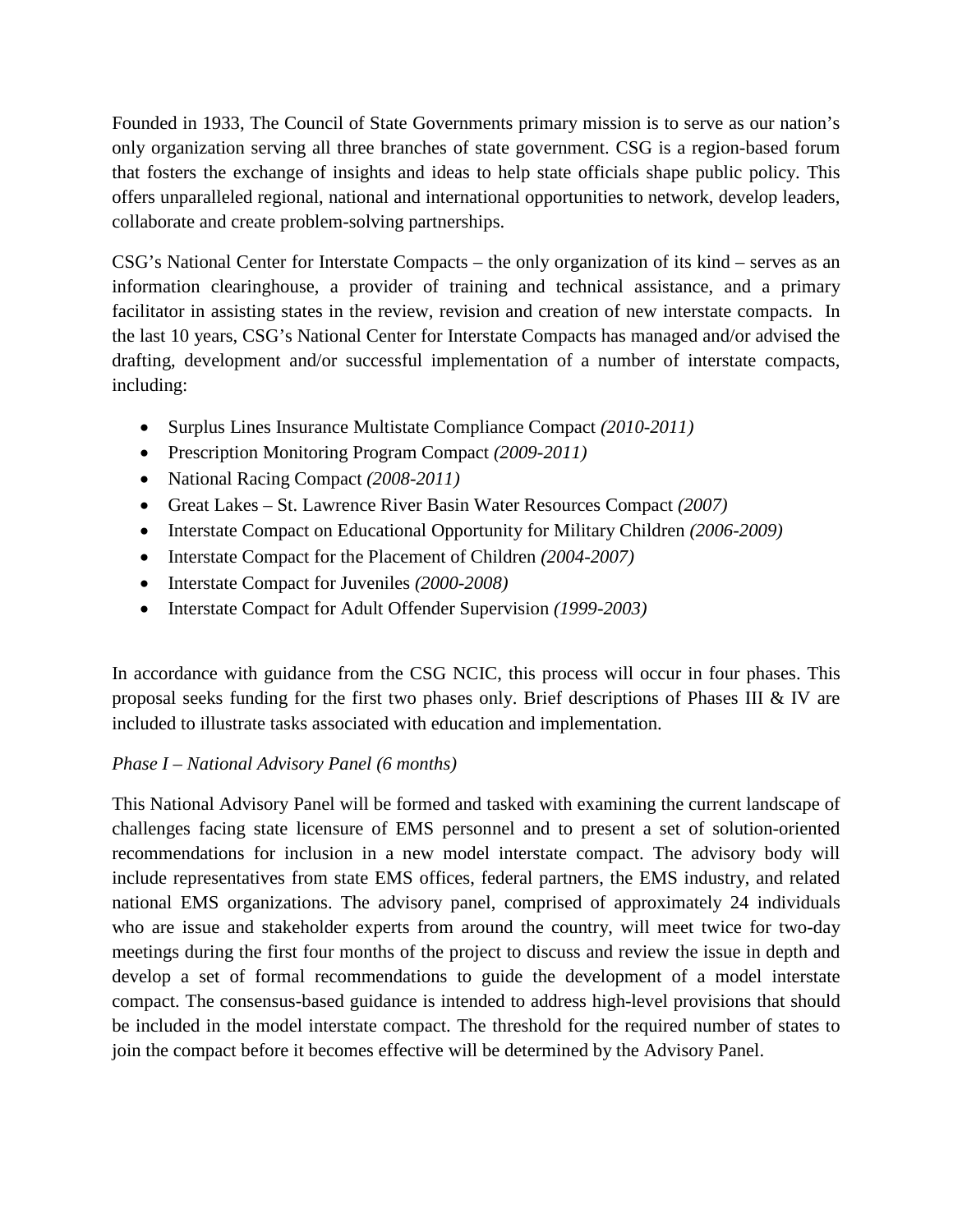NASEMSO will serve as the project management organization, securing the technical, policy and legal services of the Council of State Governments through a subcontract. NASEMSO will identify and select national advisory panel members in close consultation with the federal funding partners and other national leadership organizations. The National Center for Interstate Compacts will identify and assign the appropriate staff to attend national advisory panel meetings and provide technical and legal input during the process, as well as provide an overview of compacts to the national advisory panel. NASEMSO will schedule and secure all meeting venues, sleeping room blocks, meals, and provide reimbursement for panel members and NCIC staff travel. NASEMSO will assure that an expert facilitator guides the national advisory panel to success and that meeting proceedings are thoroughly documented.

#### *Phase II – Drafting and Compact Development / Educational Materials (12 months)*

The Drafting Team is charged with taking the theory-based National Advisory Panel recommendations and making them operational via draft legislation. The expert Drafting team will meet four times during a seven (7) month period to develop a draft model interstate compact based on the recommendations of the advisory group and their own expertise. This 11 person team is comprised of five state EMS officials with regulatory expertise in the area of personnel licensure and at least two representatives of the interests of EMS personnel; the balance of the drafting team will include a federal and/or state policymaker, legislative bill drafters and other experts. The group will be supported by CSG's interstate compact experts and tasked with developing model compact language. The CSG NCIC will provide the technical assistance to assure appropriate representation for the latter half of the team.

NASEMSO will identify and select the EMS members of the drafting team in close consultation with other national leadership organizations and the National Advisory Panel. The National Center for Interstate Compacts will identify and assign the appropriate staff to attend drafting team meetings and provide technical and legal input during the process, as well as provide an overview of compacts to the national advisory panel. NASEMSO will schedule and secure all meeting venues, sleeping room blocks, meals, and provide reimbursement for drafting team members and NCIC staff travel. NASEMSO will assure that an expert facilitator guides the drafting team to success and that meeting proceedings are thoroughly documented.

When the draft is complete, it will be circulated to all state EMS offices and federal partners for review and comment. After reconciliation of state and federal comments, the final draft will be distributed widely to all EMS stakeholder organizations (including over 30 national associations) for comment. All comments on the agreement will be considered, and if applicable and reasonable, included in the model interstate compact. The final draft compact is then circulated back to the National Advisory Panel for review to ensure that the original recommendations have been included or adapted. Additional cooperative agreement project applications or project work order proposals will be developed to facilitate in-state technical assistance and education visits following the initial 18 month project period by NCIC staff, and the selection and formation of a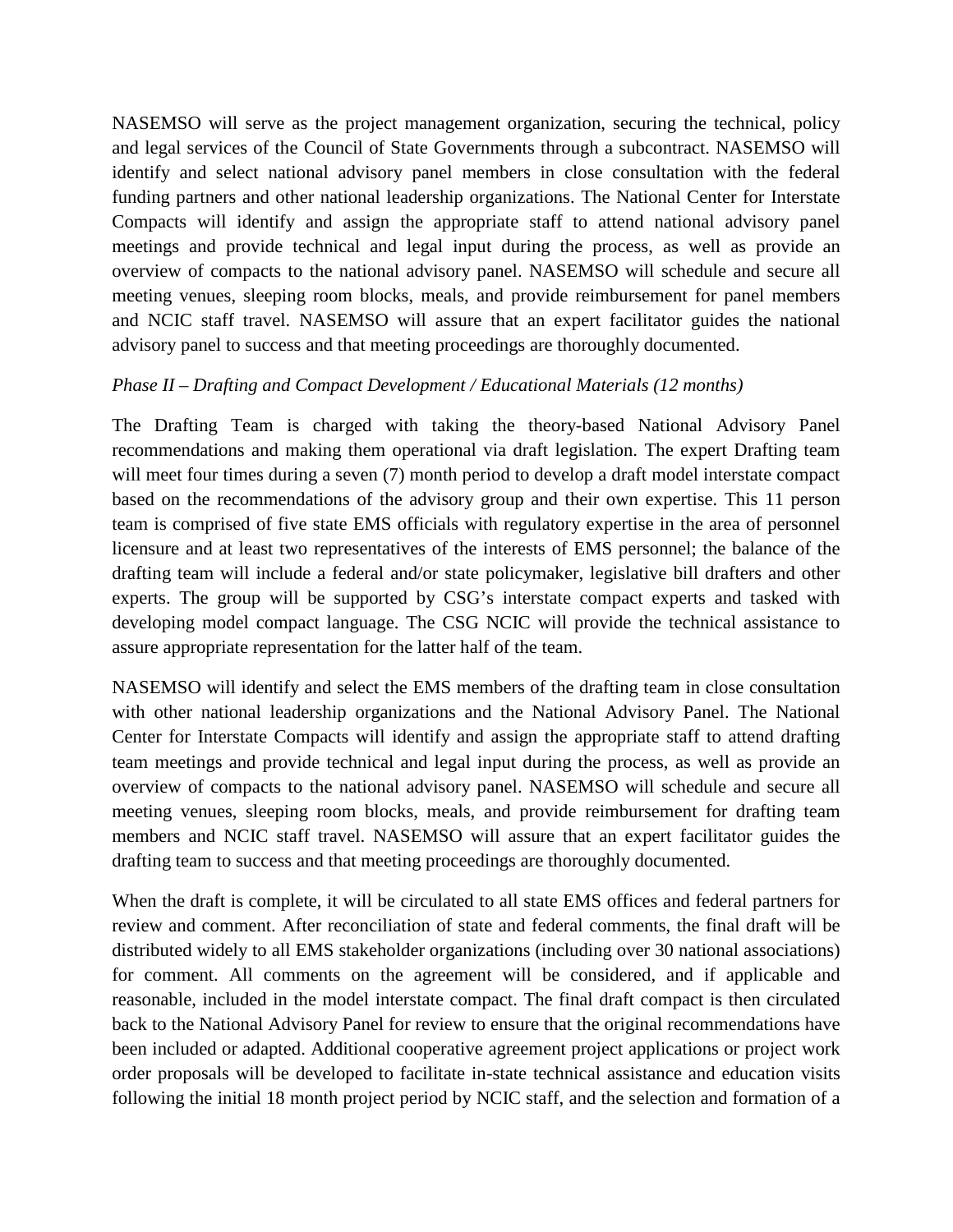national administration body after further input from federal partners, CSG NCIC and EMS stakeholders.

Following the drafting period, it is imperative that a comprehensive strategy for state consideration of the new compact be developed and adhered to. This strategy is supported by the creation of educational materials, websites and both national and state-by-state briefings as well as technical assistance. It has been CSG's experience that the failure to undertake both the development of a comprehensive strategy and supporting educational materials will likely result in slow adoption by states.

The following two phases are not activities covered under the scope of approval, but are included here to illustrate the subsequent education and implementation steps necessary for long term success.

#### *Phase III -- Education and Enactment (30 months, three full legislative sessions)*

Once the compact has been developed, and a strategy and supporting materials created, an institutional mechanism will support the states as they consider and adopt the agreement. In most instances, this requires a mixture of remote and on-site technical assistance in the form of cooperation with state agencies and/or testimony to legislative committees. One can typically expect to provide on-site assistance to at least half the states considering the compact in a given legislative cycle.

## *Phase IV – Transition to Commission Administration*

Following adoption by the required number of states a level of technical assistance, training and staff support to full operation, or transition, is typically required. This may include convening various planning committees in advance of the first "national commission" meeting, i.e. the first business session of the new compacting states. Following the inaugural meeting, one can expect a heavy workload as the new group gets off the ground and new member states come on board. Such activities may include: committee meetings, additional technical assistance to non-member states and specific training for member states and officials.